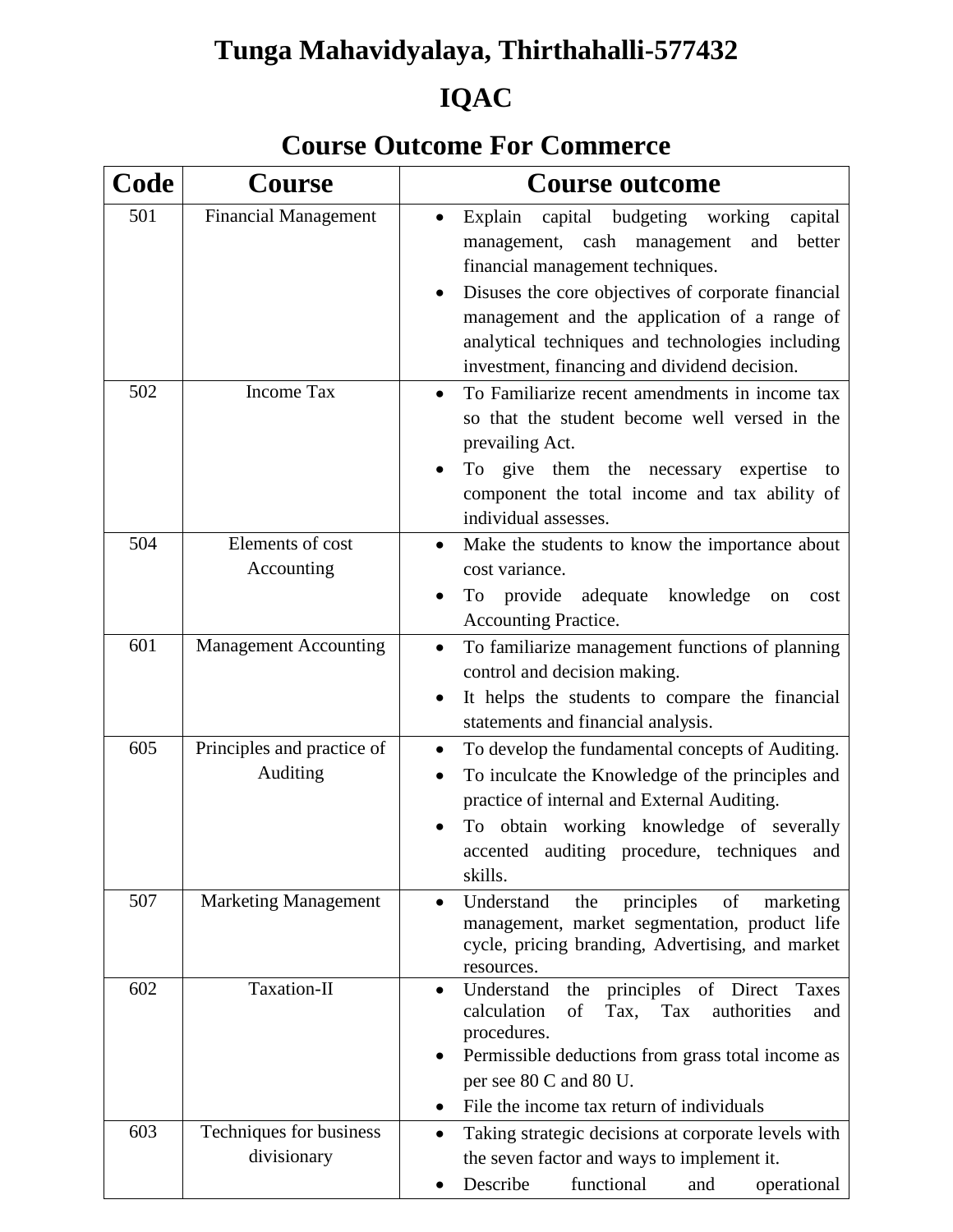|     |                                         | implementation along with the technique of<br>strategic evaluation and control                                                                                                                                                                                                                                                                     |
|-----|-----------------------------------------|----------------------------------------------------------------------------------------------------------------------------------------------------------------------------------------------------------------------------------------------------------------------------------------------------------------------------------------------------|
| 507 | E-Commerce                              | Basic of E- Commerce and business.<br>Advertising on web and evaluate E- Commerce<br>technologies.<br>Understand business to business and business to<br>consumer relationship.                                                                                                                                                                    |
| 103 | Fundamental of financial<br>accounting  | Basic concepts and preparation on financial<br>statements for sole trading concerned.<br>Bank reconciliations statement to identity and<br>understand the timing difference between cash<br>books and pass book accounting.<br>Types of depreciations<br>and<br>methods<br>of<br>calculation of depreciation and account treatment<br>of the same. |
| 203 | <b>Advanced financial</b><br>Accounting | Basics of allocation of expenses and understand<br>the inter department transfers<br>The dependent branches and stock and debtors<br>system and method of branch Accounting.<br>Accounting treatment of hire purchase and royalty<br>account.                                                                                                      |
| 303 | <b>Corporate Accounting</b>             | Valuation of shares and different kinds of<br>valuation of shares.<br>Preparation of company final accounts in vertical<br>form<br>Underwriting of shares and debentures under<br>different types.                                                                                                                                                 |
| 403 | Advanced corporate<br>Accounting        | Preparation of P and L a/c AND Balance sheet for<br>banking and insurance companies under vertical<br>form with new schedules.<br>Double Accounting system and preparation of<br>account of electricity supply company.                                                                                                                            |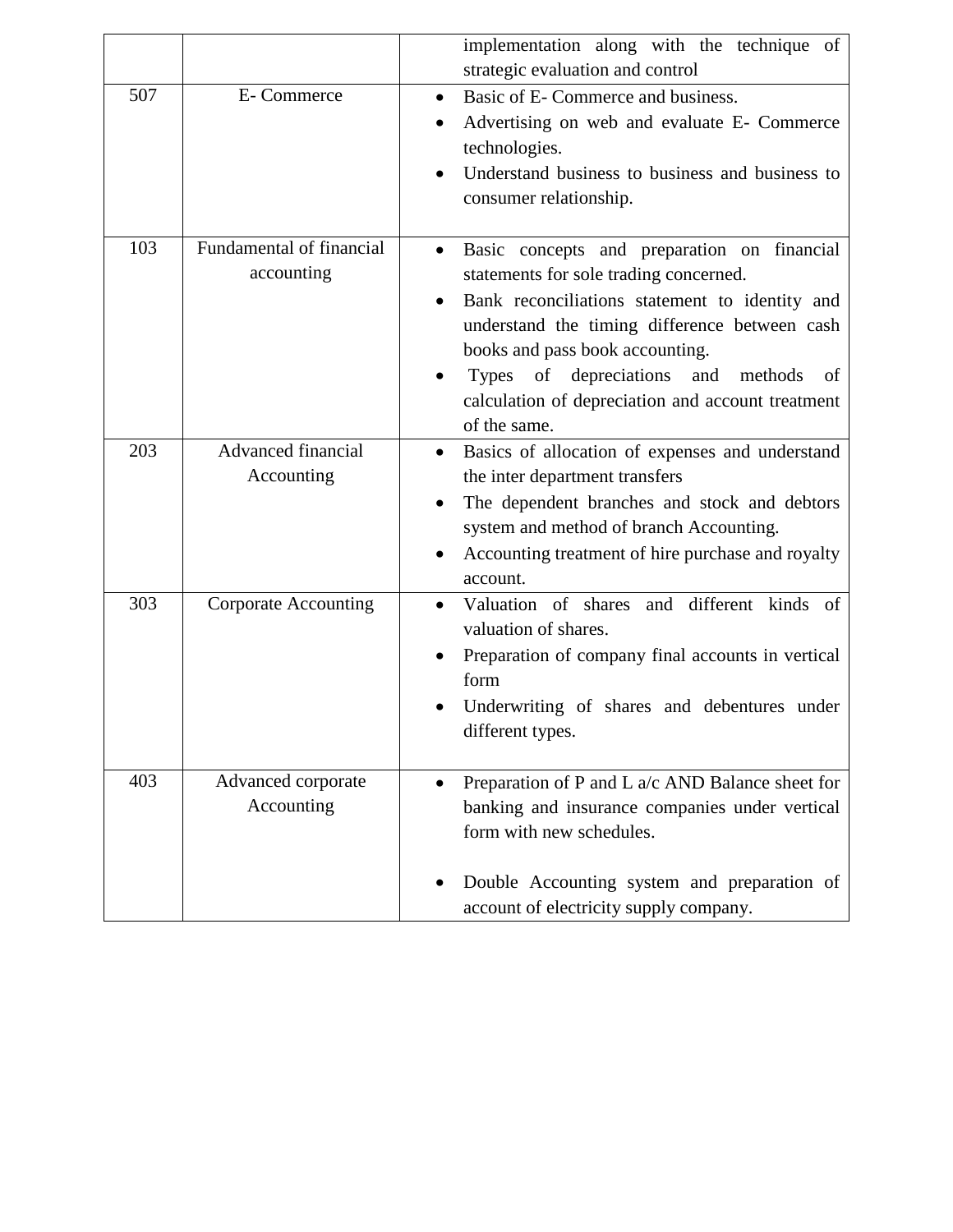#### **Semester Course Course outcome** I Gravitation, CO 1: State and Newton's law of Gravitation. CO 2: Determine the Gravitational potential and field due to solid sphere and hallow sphere. CO 3: State and derive Keeplers law of Planetary motion. II Waves and Oscillation  $\vert$  Co 1 : Describe the general characterizes of waves and **Oscillations** Co 2 : To set up mathematical expression for waves. Co 3 : Difference between waves and Oscillation. Co 4 : Solving problems III Optics, Electricity and magnetism. CO 1: Explain optical devices. CO 2: Elimination of Chromatic and achromatic aberration. CO 3: Explain the theory of Interference. CO 4: Explain the theory of Diffraction. CO 5: Different methods of producing polarized light. CO 6: Determine the thickness of half wave and Quarter wave plate. CO 7: Methods producing linearly, Circularly and Elliptically polarized light. CO 8: Explain Optical activity and Fresnel theory of Optical activity. CO 9: Determine the Gradient of a scalar field, Divergence and curl of a vector field. CO10: Determine the electrical potential and field intensity due to continuous distribution of charges using Gauss law. CO11: Obtain Coulomb's law from Gauss law. CO12: Determine the electric potential and field due to a Dipole. CO13: Explain electric polarization. Mention its types. CO14: State and explain Uniqueness theorem. CO15: Analyze method of Images. IV AC and DC circuits, Rectifiers, CO 1: Mention the types of AC and DC circuits. CO 2: Define Rectifiers and its types. CO 3: Construct full wave and half wave rectifier circuits and analyze the variation of ripple factor with respect to various filter circuits. CO 4: Explain Zeener diode and its characteristics. CO 5: Distinguish between semiconductor diode and Zeener diode. CO 6: Solve problems on Voltage regulation circuit.

#### **Course Outcome For Physics**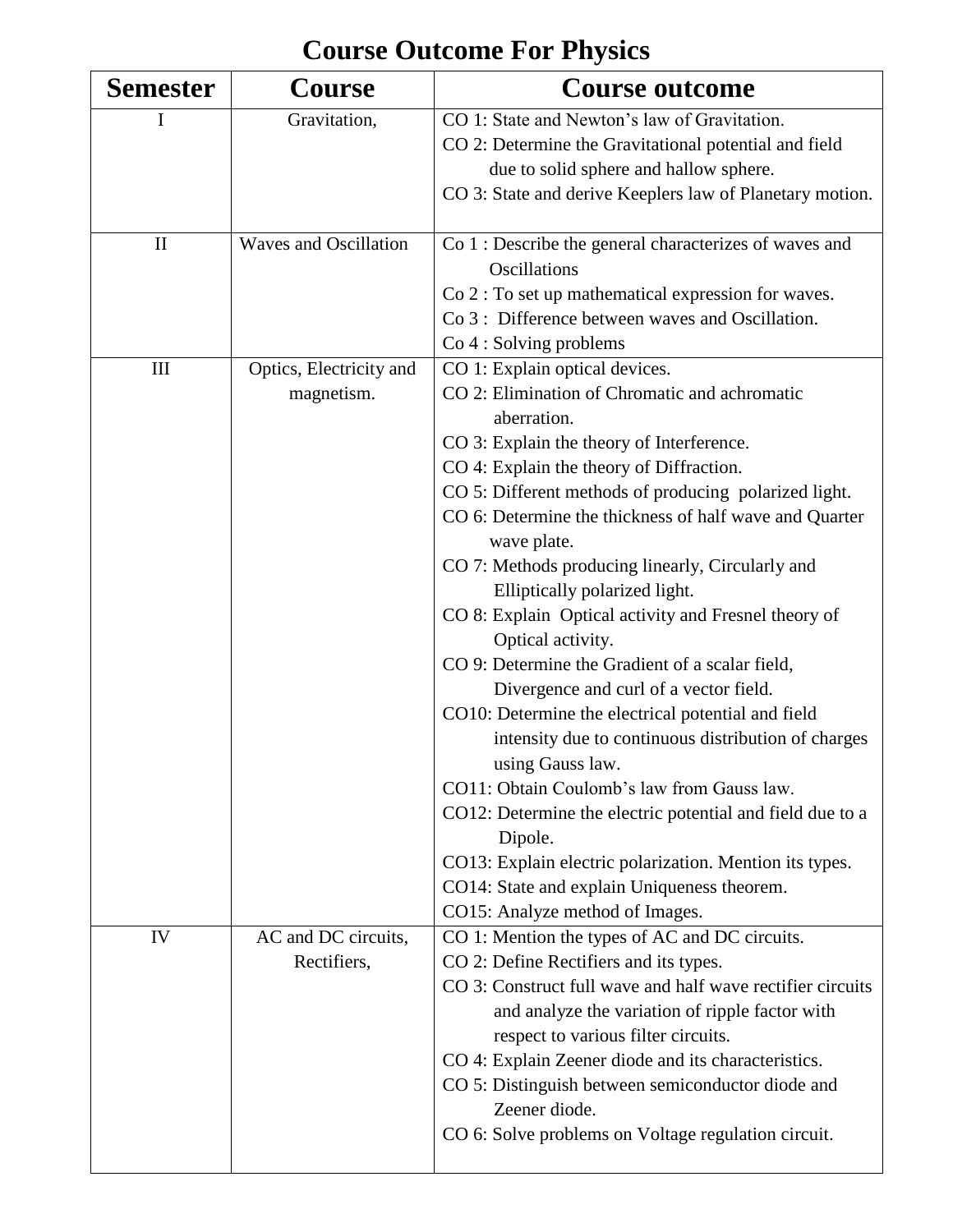| V  | <b>Astrophysics</b>      | $Co1: Describe the Birth of stars.$                                                      |
|----|--------------------------|------------------------------------------------------------------------------------------|
|    |                          | Co 2 : Explain the life cycle of stars.                                                  |
|    |                          | Co 3 : Explain H-R diagram.                                                              |
|    |                          | Co 4 : Calculate the luminosity of stars                                                 |
|    |                          | Co 5 : Describe the basic idea of cosmology.                                             |
| V  | <b>Quantum Mechanics</b> | Co 1 : Describe the necessity for Quantum mechanics.                                     |
|    |                          | Co 2 : Write time-dependent and time-independent                                         |
|    |                          | Schrodinger wave equation.                                                               |
|    |                          | Co 3 : Explain uncertainty principle and solve the                                       |
|    |                          | problems                                                                                 |
|    |                          | Co 4 : Determine the Eigen values, Eigen functions and                                   |
|    |                          | Probability (practical in one dimensional Box)                                           |
| V  | <b>Modern Physics</b>    | Co 1 : Explain law the electron was dishonored                                           |
|    |                          | Co 2 : Describe all the rural field atomic model, atomic                                 |
|    |                          | model and so much field vector<br>atom modes.                                            |
|    |                          | $Co$ 3 : mention the quantum number associate with the                                   |
|    |                          | victor action model.                                                                     |
|    |                          | Co 4 : Explain the concept of spin and Stern-Gerlach                                     |
|    |                          | experiment                                                                               |
| V  | Course outcome of        | Co 1 : Describe the objective of Spectroscopy                                            |
|    | "Spectroscopy"           | Co 2 : Explain the origin of atomic spectra and molecular                                |
|    |                          | spectra.                                                                                 |
|    |                          | Co 3 : Distinguish between Anomalous and Normal                                          |
|    |                          | Zeeman effect                                                                            |
|    |                          | Co 4 : Describe the expression for Zeeman sight.                                         |
|    |                          | Co 5 : Describe the classical and Quantum theory of                                      |
|    |                          | Normal and Anamalous Zeeman effect.                                                      |
| VI | Solid state Physics and  | Co 1 : Describe the objective of "Solid state Physics"                                   |
|    | Electronics              | Co 2 : Describe the concept of Basics of Crystallography,                                |
|    |                          | unit cell and lattice.<br>Co 4: Study the classical free electron theory of metals.      |
|    |                          | Co 5: Explain the Band theory of solids.                                                 |
|    |                          | Co 6: Describe the Quantum free electron theory of                                       |
|    |                          | metals.                                                                                  |
|    |                          | Co 7: Basic Knowledge on "Digital Electronics"                                           |
|    |                          | Co 8: Explain the concept of electrical feedback its type<br>and electrical Oscillates.  |
|    |                          | Co 9: Construct the operational amplifier for the both in                                |
|    |                          | and Inverting and non-Investing employs.                                                 |
| VI | <b>Nuclear Physics</b>   | CO 1: Explain Nuclear models-Liquid drop model, Shell                                    |
|    | accelerators             | model and Fermi model.                                                                   |
|    |                          | CO 2: Explain Nuclear reactions.<br>CO 3: Explain the working principle of accelerators- |
|    |                          | Linear accelerator, Cyclotron, and Microtone.                                            |
|    |                          | CO 4: Solve problems on accelerators and Nuclear                                         |
|    |                          | models.                                                                                  |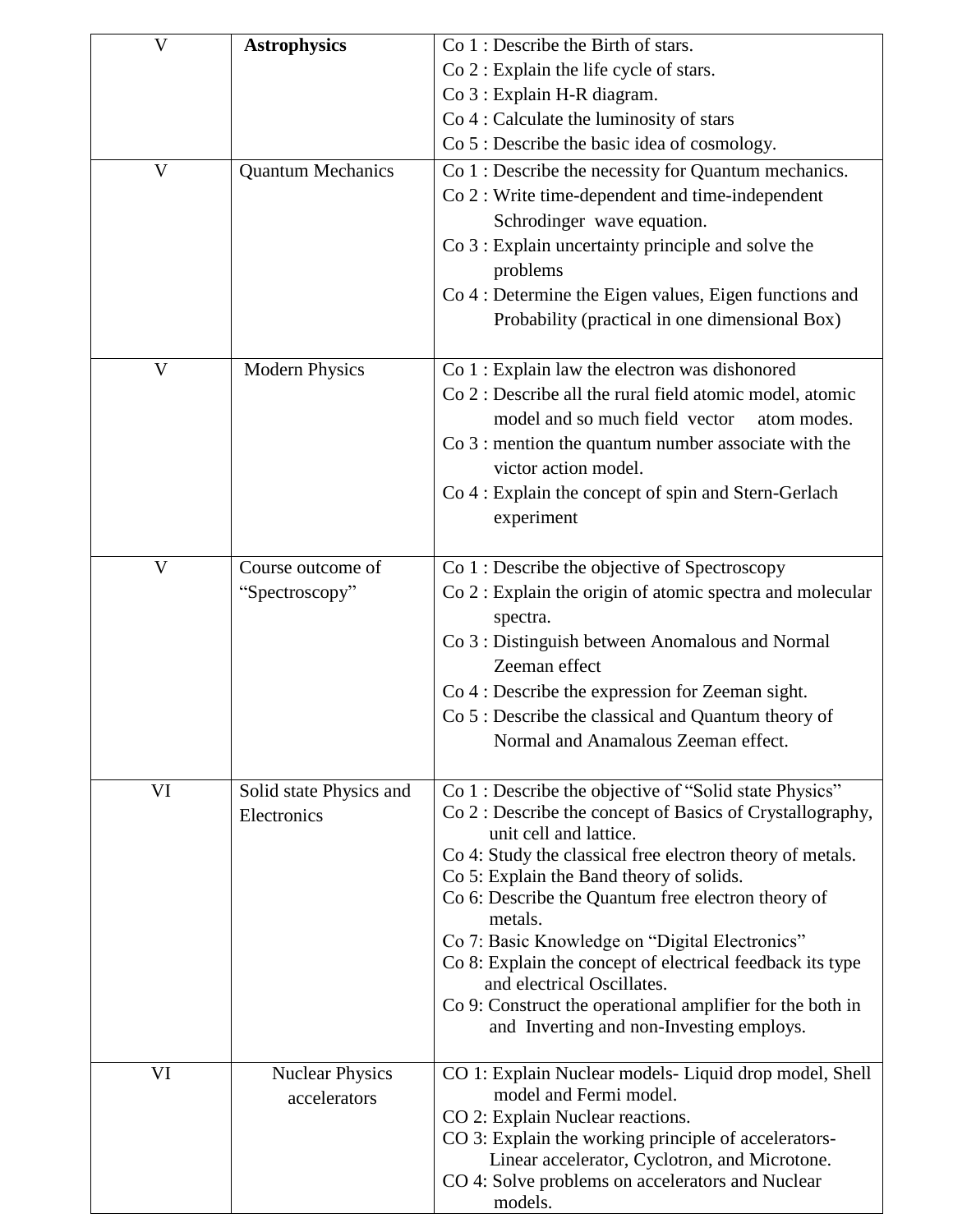## **Course Outcome For Political Science**

| <b>Class</b>  | <b>Course</b>                  | <b>Course outcome</b>                                            |
|---------------|--------------------------------|------------------------------------------------------------------|
| I BA          | Political Ideologies<br>and    | Getting Knowledge of theoretical, Analytical                     |
|               | thinkers                       | Thinking for mankind                                             |
|               |                                | Clarity in theories and ideologies<br>$\bullet$                  |
|               |                                | Evolved and influenced political process.                        |
| <b>II BA</b>  | Modern/selected                | Analyze the Political system and<br>various                      |
|               | constitution                   | Governments                                                      |
|               |                                | Giving input to the Political process                            |
|               |                                |                                                                  |
|               | Indian Political System        | Clarity of structure of the Government                           |
|               |                                | Explain effective Democratic system                              |
| <b>III BA</b> | <b>International Relations</b> | Identify the Global problems                                     |
|               |                                | Participate with International Politics                          |
|               |                                | Getting Knowledge of external affaires                           |
|               | <b>Public Administration</b>   | Clarity on Administrative problems                               |
|               |                                | Dealing with organizational system and principles                |
|               |                                | Analyze the Budgetary process                                    |
|               |                                | the<br>personnel responsibility<br>Know<br>and<br>accountability |

#### **Course Outcome For Economics**

| lass      | Course    | <b>Course outcome</b>                                                                                                                                                                                                                          |
|-----------|-----------|------------------------------------------------------------------------------------------------------------------------------------------------------------------------------------------------------------------------------------------------|
| <b>BA</b> | Economics | <b>CO1:</b> Classify the Economies in world.<br>CO2: Describe the taxation systems and policies.<br><b>CO3:</b> Identify the characters of different marketing<br>situations<br><b>CO4:</b> Write down the classifications and characteristics |
|           |           | of different economic systems of the world.<br><b>CO5:</b> To know about the house hold management in<br>economy.<br><b>CO6:</b> Parameters which are applied in development and<br>progress of different countries in the world<br>scenario.  |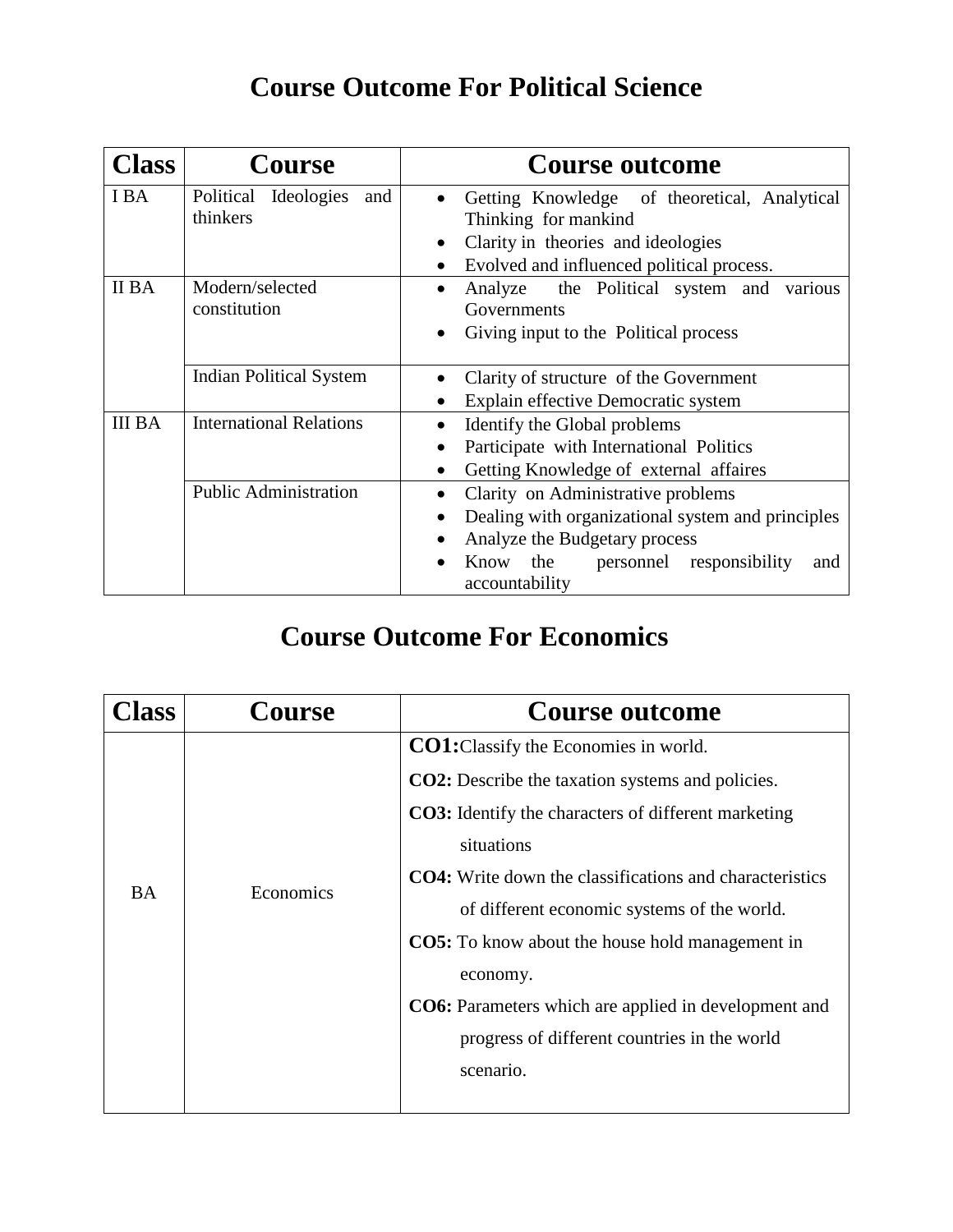## **Course Outcome For Mathematics**

| <b>ass</b> | Course             | <b>Course outcome</b>                                                                                                                       |
|------------|--------------------|---------------------------------------------------------------------------------------------------------------------------------------------|
|            | <b>Mathematics</b> | Solving $1st$ and $2nd$ order ordinary Linear<br>1.<br>differential equations.                                                              |
|            |                    | 2. Solving $1st$ and $2nd$ higher order differential<br>equations with constant coefficients.                                               |
| <b>BSc</b> |                    | 3. Write down the difference between $1st$ and $2nd$<br>order ordinary Linear differential equations and<br>partial differential equations. |
|            |                    | <b>4.</b> Identify the practical applications of differential<br>equations.                                                                 |
|            |                    | <b>5.</b> Solving Mihzl valne problems using differential<br>equations.                                                                     |
|            |                    | <b>6.</b> Solving Mihzl valne problems in linear<br>differential equations using Laplace transforms                                         |

# **Course Outcome For <u>BSc</u> Chemistry**

| Class      | <b>Course</b>    | <b>Course outcome</b>                                                                                                                                                                                                                                                                                                                                                                                                                                                                                                                                                                                                                                                                                                                                                                                                                                                                                                                                                                                                                                                                      |
|------------|------------------|--------------------------------------------------------------------------------------------------------------------------------------------------------------------------------------------------------------------------------------------------------------------------------------------------------------------------------------------------------------------------------------------------------------------------------------------------------------------------------------------------------------------------------------------------------------------------------------------------------------------------------------------------------------------------------------------------------------------------------------------------------------------------------------------------------------------------------------------------------------------------------------------------------------------------------------------------------------------------------------------------------------------------------------------------------------------------------------------|
| <b>BSc</b> | <b>Chemistry</b> | <b>CO1:</b> Write down the classification of analytical<br>techniques and their applications.<br>CO2: Write down the nature of bonding in organic<br>and inorganic compounds.<br>CO3:Describe the classification of elements in<br>periodic table.<br><b>CO4:</b> Describe some common instrumental methods<br>of chemical analysis.<br><b>CO5:</b> Describe the importance of chromatographic<br>separation in organic preparations and in<br>industries.<br><b>CO6:</b> Describe the various methods of purification of<br>organic compounds.<br><b>CO7:</b> Write down the laws which govern physical<br>chemistry.<br><b>CO8:</b> Describe the application of chemical kinetics<br>in industrial production.<br>CO9: Describe the role of metals and non-metals in<br>biological system.<br><b>CO10:</b> Describe the importance of spectroscopic<br>techniques in the characterization of organic<br>and inorganic compounds.<br>CO11: Describe the classification of drugs and their<br>mode of action.<br>CO12: Write down the cause of environmental<br>pollution and its control. |
|            |                  |                                                                                                                                                                                                                                                                                                                                                                                                                                                                                                                                                                                                                                                                                                                                                                                                                                                                                                                                                                                                                                                                                            |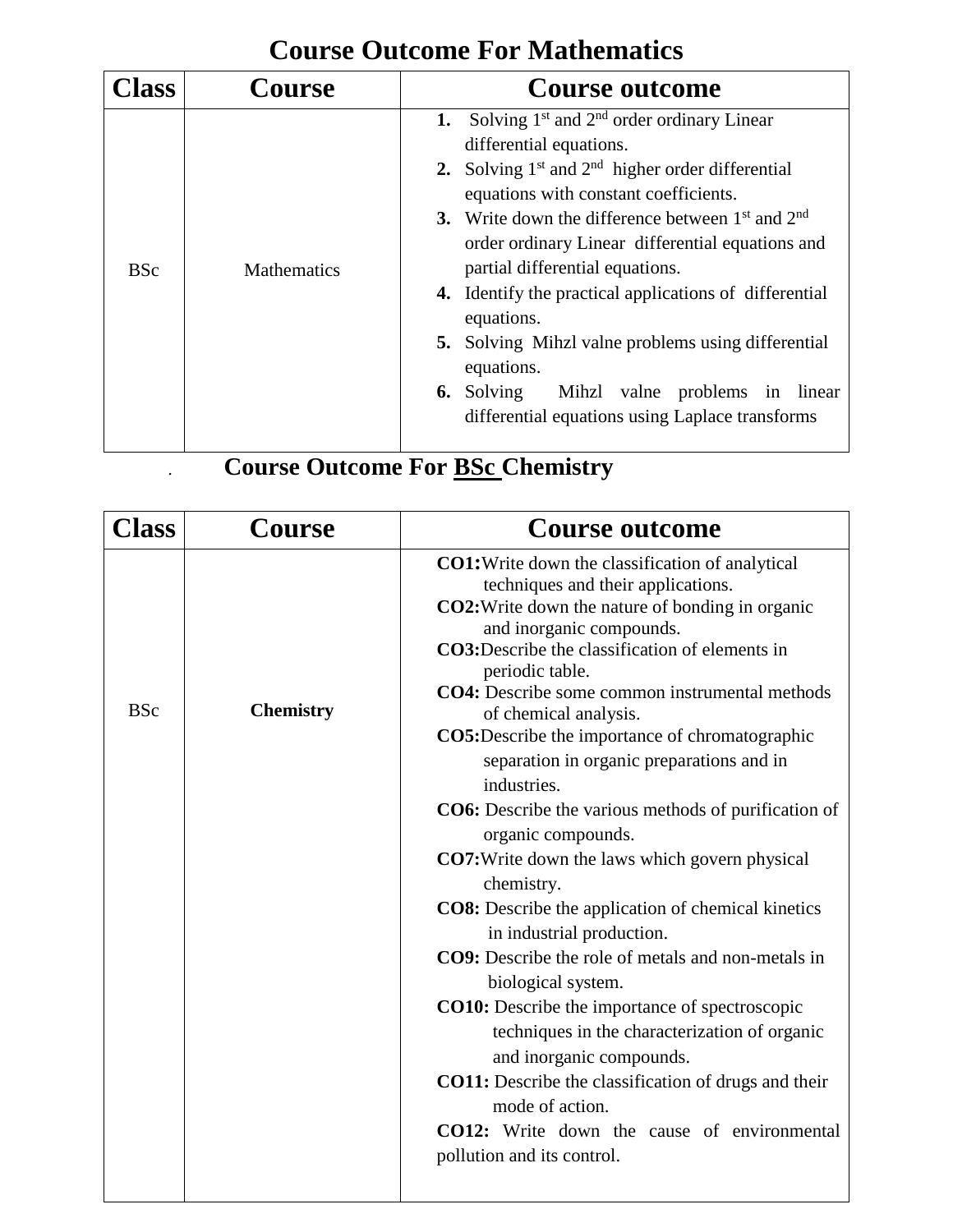#### **Code Course Course outcome** 10121 Ancient History **Describe the Geographical features and influence** of India Understand what are the main sources available for Ancient History Analyze the Socio –Religious reformation movement in ancient times • Describe the cultural contribution of ancient Empires 10221 Middle History Describe the cultural contribution of Delhi Sultanate. Analyze the Socio –Religious movement of Sufism and Bakti movement Describe the cultural contributions of marshal dynasty • Describe the third battle of principal-1761 10421 Modern History • Analyze the factors responsible for the rise of nationalism in India Describe the major events of the Gandhi an Era. Understand what are the causes for the Emergency Understand the thoughts of Rammanohaw Lohia and Jayprakash Narayan 10522 | Karnataka History | • Describe the Geographical features of Karnataka • Describe the Cultural contributions of Vijayanagara Empire. Analyze the communist's rule in Mysore. Analyze the backward class and depressed class movements in Karnataka. 10521 European History **Conserversity** Analyze the course for French Revolution Understand the objectives, Achievements, and Limitations of U.N.O • Analyze the course for the cold war Describe the courses for the First and Second World War 10662 Asian History **T** • Understand the meanings of colonialism in Asia Describe the what are the courses for Chaina Revolution • Analyze the Development of Japan Understand the objectives of SAARC

#### **Course Outcome For History**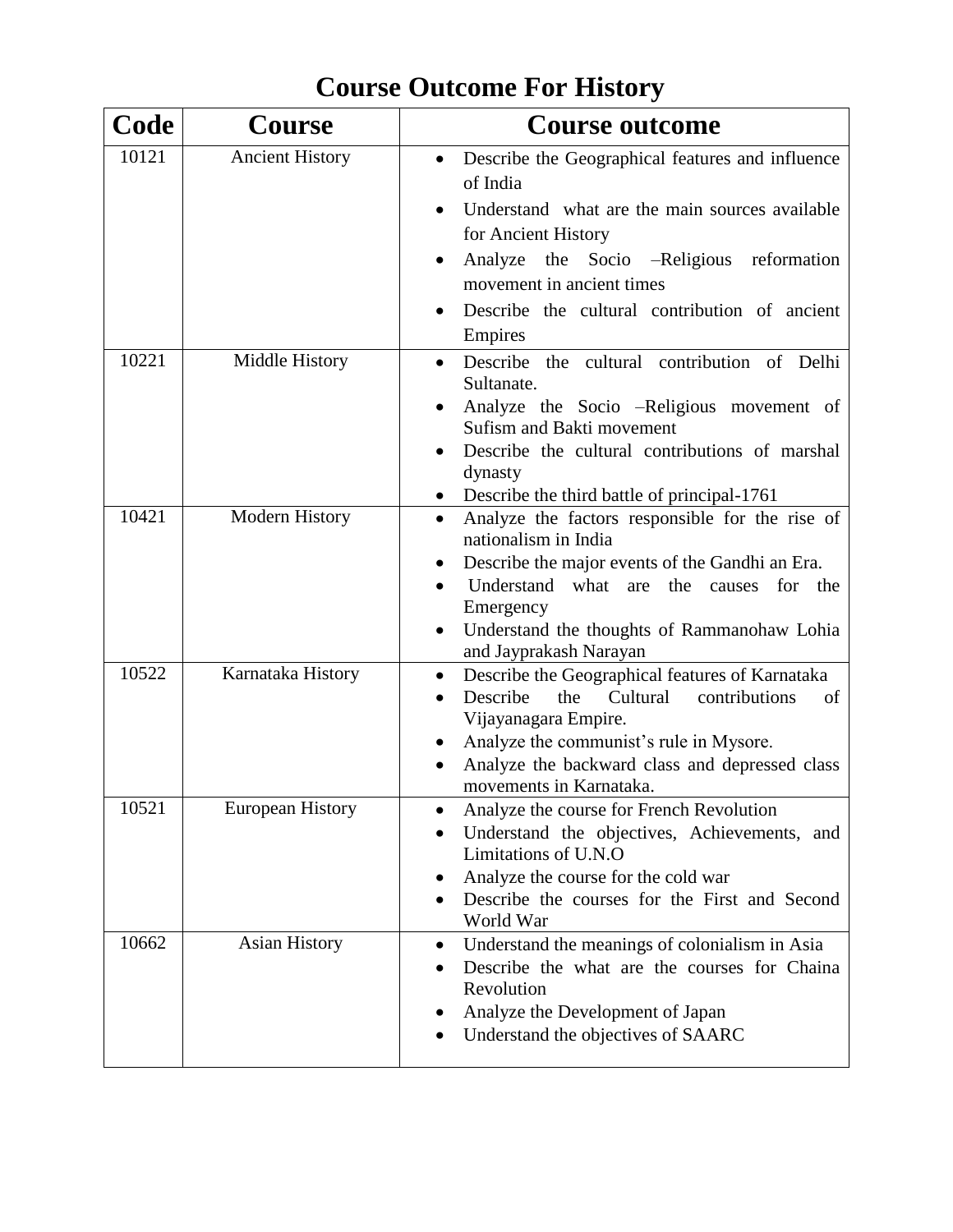#### पाठ्यपरिणामः COURSE OUTCOME FOR SANSKRIT

| <b>Class</b> | <b>Course</b>   | <b>Course outcome</b>                                                                                                                                                                                                                                                         |
|--------------|-----------------|-------------------------------------------------------------------------------------------------------------------------------------------------------------------------------------------------------------------------------------------------------------------------------|
| <b>BA</b>    | <b>SANSKRIT</b> | १. अर्थावग्रहणसामर्थ्य प्राप्तिः ।<br>२.  उच्चारण ज्ञानप्राप्तिः ।<br>३. मानविकमौल्यानां वर्धनम् ।<br>४.  गद्यभागानामर्थवगमस्य क्षमता ।<br>५.  व्याकरणप्रक्रियायाः ज्ञानम् ।                                                                                                  |
| <b>B.Com</b> |                 | १. सरलश्लोकानामनुवादस्य व्याख्यानस्य<br>च<br>क्षमता ।<br>२ मातृभाषातः संस्कृतेन ,संस्कृतात्<br>मातृभाषया च अनुवादस्य पूर्णक्षमता ।<br>३.  सरलसंस्कृतज्ञानाय क्षमता ।<br>४. संस्कृतभाषायां<br>संस्कृतवाक्यनिर्माणक्षमतायाः संवर्धनम् ।<br>५. अलङ्काराणां वृत्तानां च ज्ञानम् । |
| <b>BSc</b>   |                 | १.  गद्यभागानामर्थवगमस्य क्षमता ।<br>२.  व्याकरणप्रक्रियायाः ज्ञानम् ।<br>३.  पद्यकाव्यानामर्थावगमस्य क्षमता ।<br>४. भाषाकौशल्यवर्धनम् ।<br>५. सरलसन्धिनां समासानां च ज्ञानम् ।                                                                                               |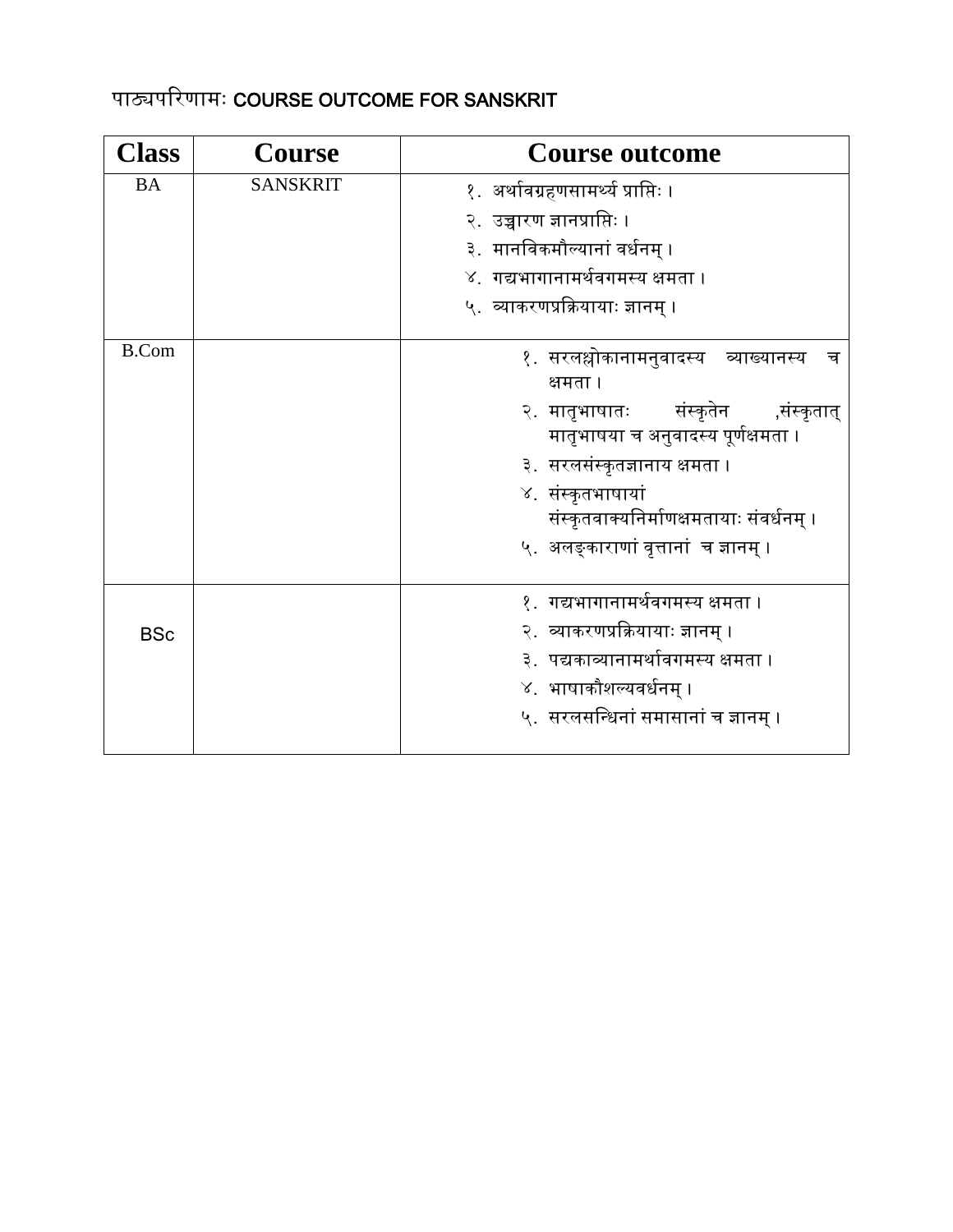| <b>Semester</b> | <b>Course</b>                            | <b>Course outcome</b>                                                                                                                                                                                                                                                                                                               |
|-----------------|------------------------------------------|-------------------------------------------------------------------------------------------------------------------------------------------------------------------------------------------------------------------------------------------------------------------------------------------------------------------------------------|
|                 | <b>Advanced Management</b><br>Accounting | Decision making towards<br>management<br>problem<br>by using different<br>took<br>and<br>techniques.<br>Clarification of budget on the basis of<br>different requirement of management.<br>Reporting on different problems.<br>Management auditing responsibility.                                                                  |
|                 | Indian Financial system                  | Clarity of stock market operations and<br>$\bullet$<br>clearing and settlement procedures of stock<br>exchanges.<br>Cope-up with the functioning of financial<br>market, structure.<br>Dealing with different player of financial<br>markets.<br>Dealing with and cope-up with changing<br>economy.                                 |
| I Semester      | Organization behavior<br>and theory      | Dealing with the groups of organization.<br>$\bullet$<br>Forming and Identifying different structures<br>of organization<br>Identify the courses of individual Behavior<br>Work stress management.<br>$\bullet$                                                                                                                     |
|                 | <b>Managerial Economics</b>              | Can make effective managerial decision.<br>$\bullet$<br>Able to forecast the demand.<br>Cost and revenue Analysis.<br>Can make pricing strategies depending on<br>market structure.                                                                                                                                                 |
|                 | <b>Advanced Financial</b><br>Management  | Practical ability to apply various techniques<br>$\bullet$<br>of financial management.<br>Skill to manage financial resources of<br>$\bullet$<br>company.<br>Ability to select on investment proposal by<br>analyzing value of money.<br>Effective<br>management<br>of<br>cash<br>and<br>receivables and Inventory of organization. |
|                 | Accounting theory and<br>analysis        | Understand<br>Accounting<br>practice<br>and<br>$\bullet$<br>principles.<br>Able to understand important contemporary<br>$\bullet$<br>issues.<br>Able<br>financial<br>to<br>report<br>prepare<br>on<br>functioning's.<br>Analysis and provide Interpretation<br>on<br>financial statements.                                          |
|                 | <b>Business Environment</b>              | Familiar with internal and external Business<br>$\bullet$                                                                                                                                                                                                                                                                           |

## **Course Outcome For M.Com**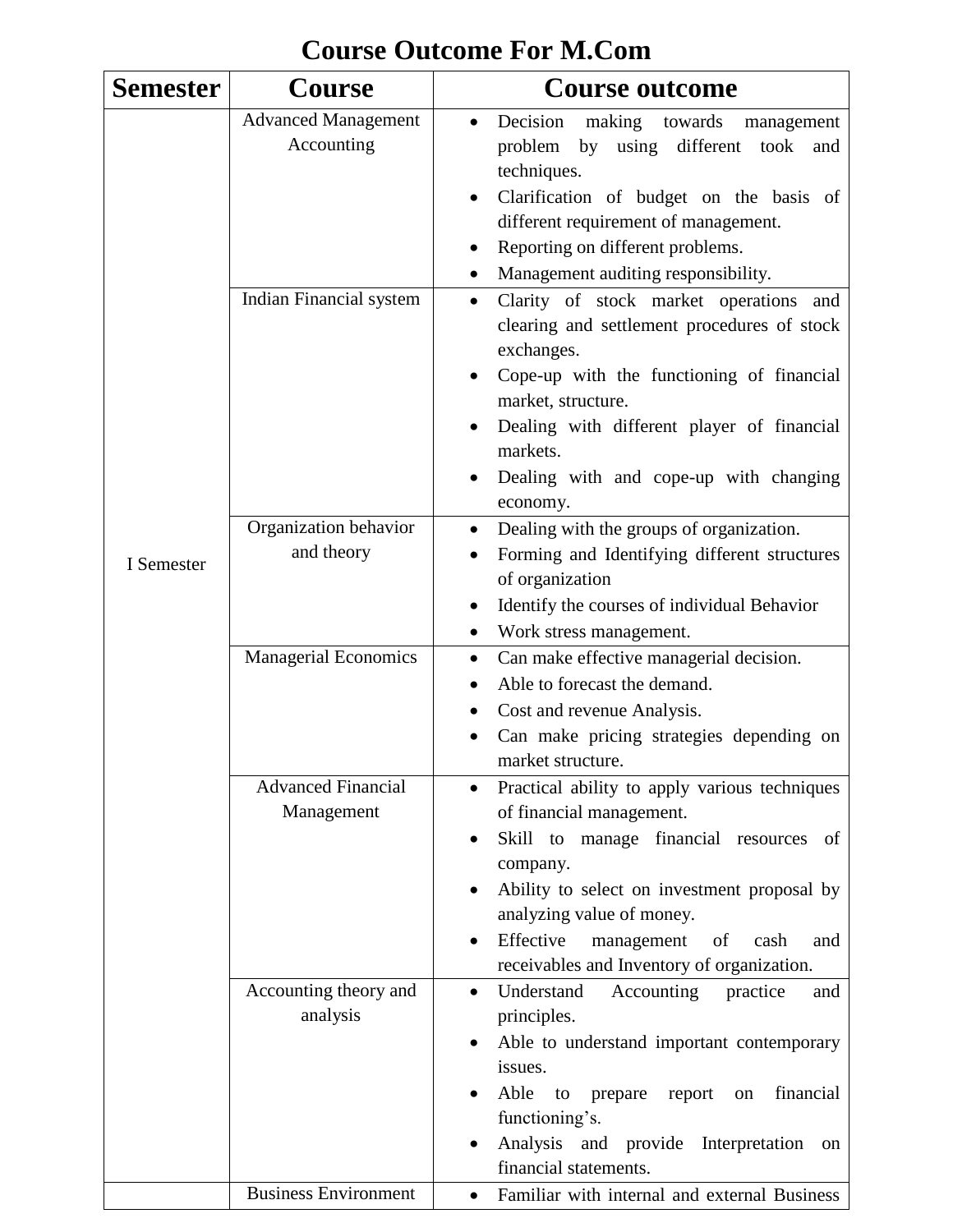|                     | and government policy          |           | Environment.                                    |
|---------------------|--------------------------------|-----------|-------------------------------------------------|
|                     |                                |           | Able to cope-up with Environment prevailing     |
|                     |                                |           | in India and other part of the world.           |
|                     |                                |           | Able to understand implications of business     |
|                     |                                |           | Environment on business.                        |
|                     |                                |           | Complete with global Environment.               |
|                     |                                |           | Dealing with the fluctuations caused by state   |
|                     |                                |           | and central government intervention in          |
| <b>II</b> Semester  |                                |           | business.                                       |
|                     | <b>Advanced Marketing</b>      |           | Explain the changing market environment.        |
|                     | Management                     |           | Product and price related decision making.      |
|                     |                                |           | Analyze easily the consumer<br>behavior         |
|                     |                                |           | fluctuations.                                   |
|                     |                                |           | Explain different methods of marketing          |
|                     |                                |           | research.                                       |
|                     | <b>Business Mathematics</b>    |           | Use mathematics in Managerial decision          |
|                     | and Statistics.                |           | making process.                                 |
|                     |                                |           | Application of statistic tool and techniques in |
|                     |                                |           | Decision making process.                        |
|                     | Managerial                     |           | Express<br>the<br>different<br>of<br>aspects    |
|                     | Communication                  |           | communication.                                  |
|                     |                                |           | Mindset to compete with global market           |
|                     |                                |           | Requirement                                     |
|                     | <b>Strategic Cost</b>          |           | Designing and implementing strategic cost       |
|                     | Management                     |           | Management programme and system.                |
|                     | <b>Investment Management</b>   |           | Techniques analyze investment decisions.        |
|                     |                                |           | <b>Effective portfolio Management</b>           |
|                     |                                |           | Valuation of securities                         |
|                     |                                |           | Evaluation of portfolio Performance.            |
|                     | Human resource                 | ٠         | Job analysis, job description.                  |
|                     | Management                     |           | Cope -up with HRM functions.                    |
|                     |                                |           | Application of HRM tools in decision            |
|                     |                                |           | making process.                                 |
|                     | E-Commerce                     | $\bullet$ | E-Customer relationship management.             |
|                     |                                | $\bullet$ | Familiar with E-Commerce strategies and         |
|                     |                                |           | Technologies.                                   |
|                     |                                |           | Application of information technology in        |
| <b>III</b> Semester |                                |           | business.                                       |
|                     | <b>Quantitative Techniques</b> | $\bullet$ | Application of quantitative techniques for      |
|                     | for managerial                 |           | optional managerial decision making.            |
|                     | Decisions                      |           | Cost analysis.                                  |
|                     |                                | ٠         | Finding Alternative solution.                   |
|                     | <b>Business Research</b>       | $\bullet$ | Preparation of research report                  |
|                     | Methodology                    |           | Sound measurement.                              |
|                     |                                |           | Business proposal analysis.                     |
|                     |                                |           | Effective                                       |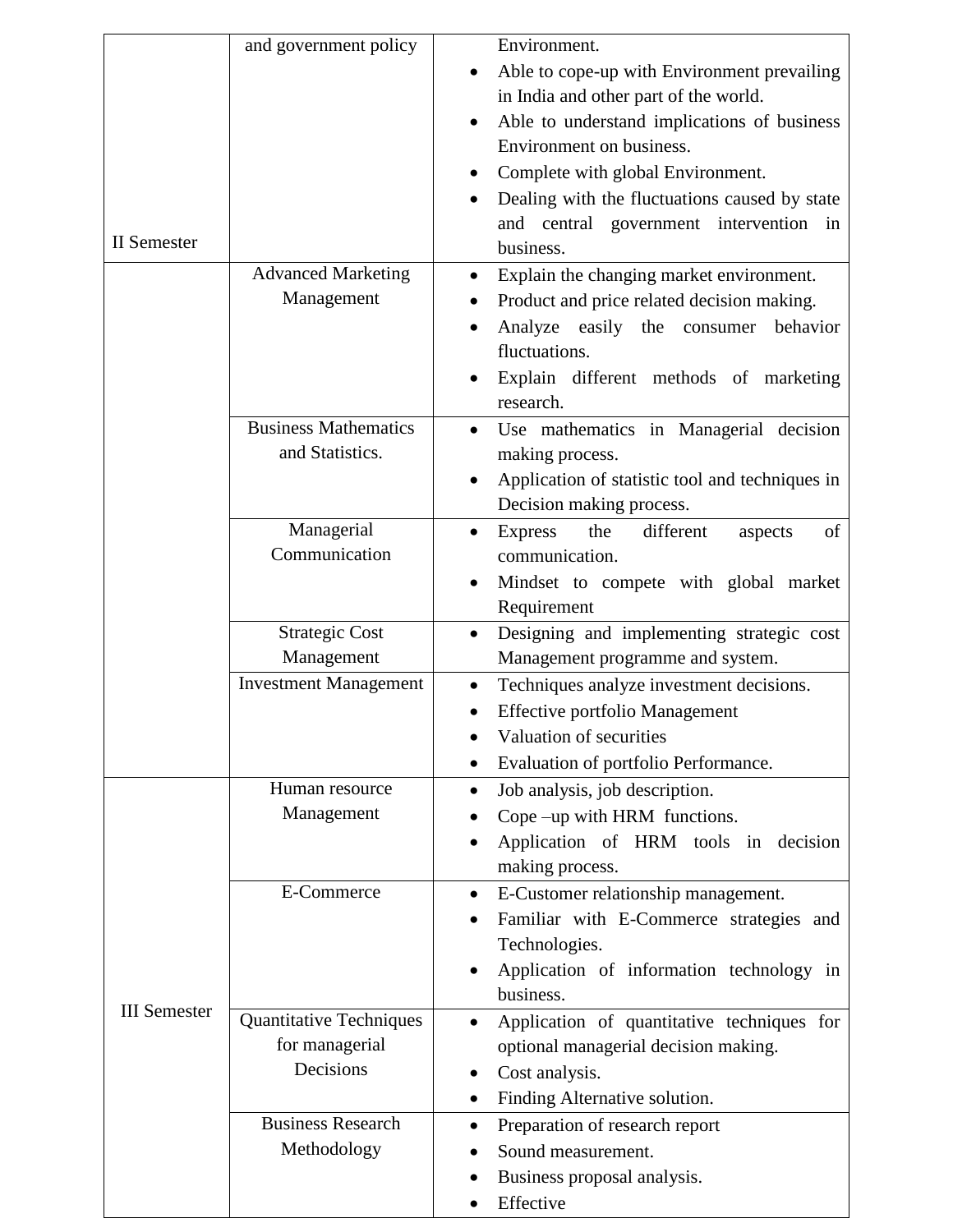|                    | Marginal costing for                  | Clarification of total cost                                                                                                                            |
|--------------------|---------------------------------------|--------------------------------------------------------------------------------------------------------------------------------------------------------|
|                    | management decision                   | Break even analysis                                                                                                                                    |
|                    |                                       | Cost volume profit analysis.                                                                                                                           |
|                    |                                       | Cost Analysis and Managerial decision.<br>٠                                                                                                            |
|                    | <b>Indian Accounting</b><br>standards | Familiar with corporate financial reporting<br>$\bullet$<br>standards.<br>Accounting estimation and error<br>Valuation and measurement of Liabilities. |
|                    |                                       | Cope-up with changes in foreign exchange<br>rate.                                                                                                      |
|                    | Strategic management                  | Formulation of strategic policy                                                                                                                        |
|                    | and government policies               | Implementation of strategic policy                                                                                                                     |
|                    |                                       | Best code of conduct.                                                                                                                                  |
| <b>IV</b> Semester | <b>Global Business</b>                | Able to understand issue of International<br>$\bullet$                                                                                                 |
|                    | Management                            | <b>Business</b>                                                                                                                                        |
|                    |                                       | Strategies for International Business.<br>٠                                                                                                            |
|                    | Production and                        | Tools and technique of production Mgt<br>$\bullet$                                                                                                     |
|                    | operation Management                  | Selection of best location                                                                                                                             |
|                    |                                       | Work study procedure                                                                                                                                   |
|                    |                                       | <b>Quality Management</b>                                                                                                                              |
|                    | Entrepreneurial                       | Different dimensions<br>of<br>Entrepreneurial                                                                                                          |
|                    | Development and                       | Development                                                                                                                                            |
|                    | project Management                    | Project Appraisal                                                                                                                                      |
|                    |                                       | <b>Project Planning</b>                                                                                                                                |
|                    | <b>Global Business Finance</b>        | <b>International Finance Management</b><br>٠                                                                                                           |
|                    |                                       | Aware about Foreign Exchange Market                                                                                                                    |
|                    |                                       | Cope-up with forex exposure and risk                                                                                                                   |

# **Course Outcome For Sociology**

| <b>Semester</b> | <b>Course</b>           | <b>Course outcome</b>                               |
|-----------------|-------------------------|-----------------------------------------------------|
|                 | Principles of Sociology | CO 1: Explain the Basic Principles of Sociology.    |
|                 |                         | CO 2: Connect the relation between the Culture and  |
|                 |                         | Socialization.                                      |
|                 |                         | CO 3: Analyze the Social change and Social control. |
| I Semester      |                         | CO 4: Explain the impact of Hereditary and          |
|                 |                         | Environment on the development of personality of    |
|                 |                         | an individual.                                      |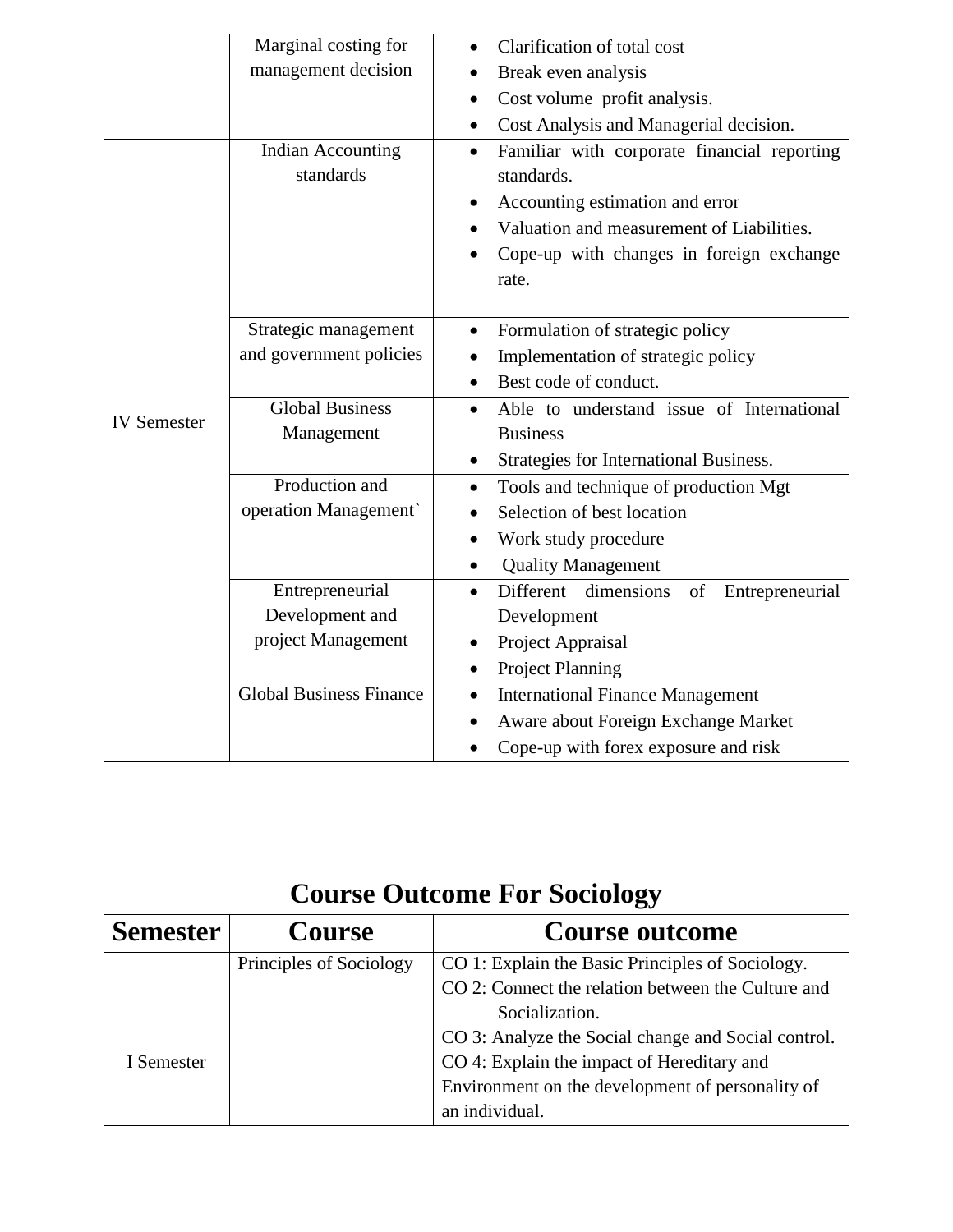|                     | <b>Indian Society</b>         | CO 1: Illustrate Indian Society.                                 |
|---------------------|-------------------------------|------------------------------------------------------------------|
| <b>II</b> Semester  |                               | CO 2: Examine the concept of "Social Institution".               |
|                     |                               | CO 3: Introduce the welfare measure in India for                 |
|                     |                               | Women, Backward community and other                              |
|                     |                               | cultural communities.                                            |
|                     |                               | CO 4: Review the Social motilities such as                       |
|                     |                               | Sanskritization, Westernization and                              |
|                     |                               | Mobilization.                                                    |
|                     |                               |                                                                  |
|                     | <b>Rural Sociology</b>        | CO 1: Posturize Rural community in India                         |
| <b>III</b> Semester |                               | CO 2: Explain the social systems in Rural area-Both              |
|                     |                               | Formal and Informal control systems.                             |
|                     |                               | CO 3: Analyze the Rural problems and solutions.                  |
|                     |                               | CO 4: Illustrate the Political structure in Villages.            |
|                     |                               |                                                                  |
| <b>IV</b> Semester  | <b>Research Methodology</b>   | CO 1: Describe Research methodology and its nee<br>and its need. |
|                     |                               |                                                                  |
|                     |                               | CO 2: Explain types data- Qualitative and                        |
|                     |                               | Quantitative data: and methods of collecting                     |
|                     |                               | the data.                                                        |
|                     |                               | CO 3: Explain the methods of analyzing the data.                 |
|                     |                               | CO 4: Illustrate the essentialities of Report writing.           |
| V Semester          | Demography and                | CO 1: Examine Demography-Indian population,                      |
|                     | Sociological Thoughts         | World population and Continental population.                     |
|                     |                               | CO 2: Analyze the sources of population data-                    |
|                     |                               | Censes, Civil registration and Sample survey.                    |
|                     |                               | CO 3: Classify the composition of population.                    |
|                     |                               | CO 4: Explain Indian population policy.                          |
|                     |                               | CO 5: Contribution of Indian and western                         |
|                     |                               | Sociologists to the Social thoughts.                             |
| VI Semester         | <b>Current Social problem</b> | CO 1: Examine the current Social problems-Castism,               |
|                     | and Urban Sociology           | Communalism, Old<br>age problems,<br>Regional                    |
|                     |                               | disparities, Corruptions, youth unrest and gender                |
|                     |                               | discrimination.                                                  |
|                     |                               | CO 2: Explore the solutions to Current Social                    |
|                     |                               | problems.                                                        |
|                     |                               | CO 3: Distinguish Urbanization and Urbanism.                     |
|                     |                               | CO 4: Discuss Urban problems-Divorce, Juvenile                   |
|                     |                               | delinquency and Sex workers.                                     |
|                     |                               | CO 5: Urban development and Planning.                            |